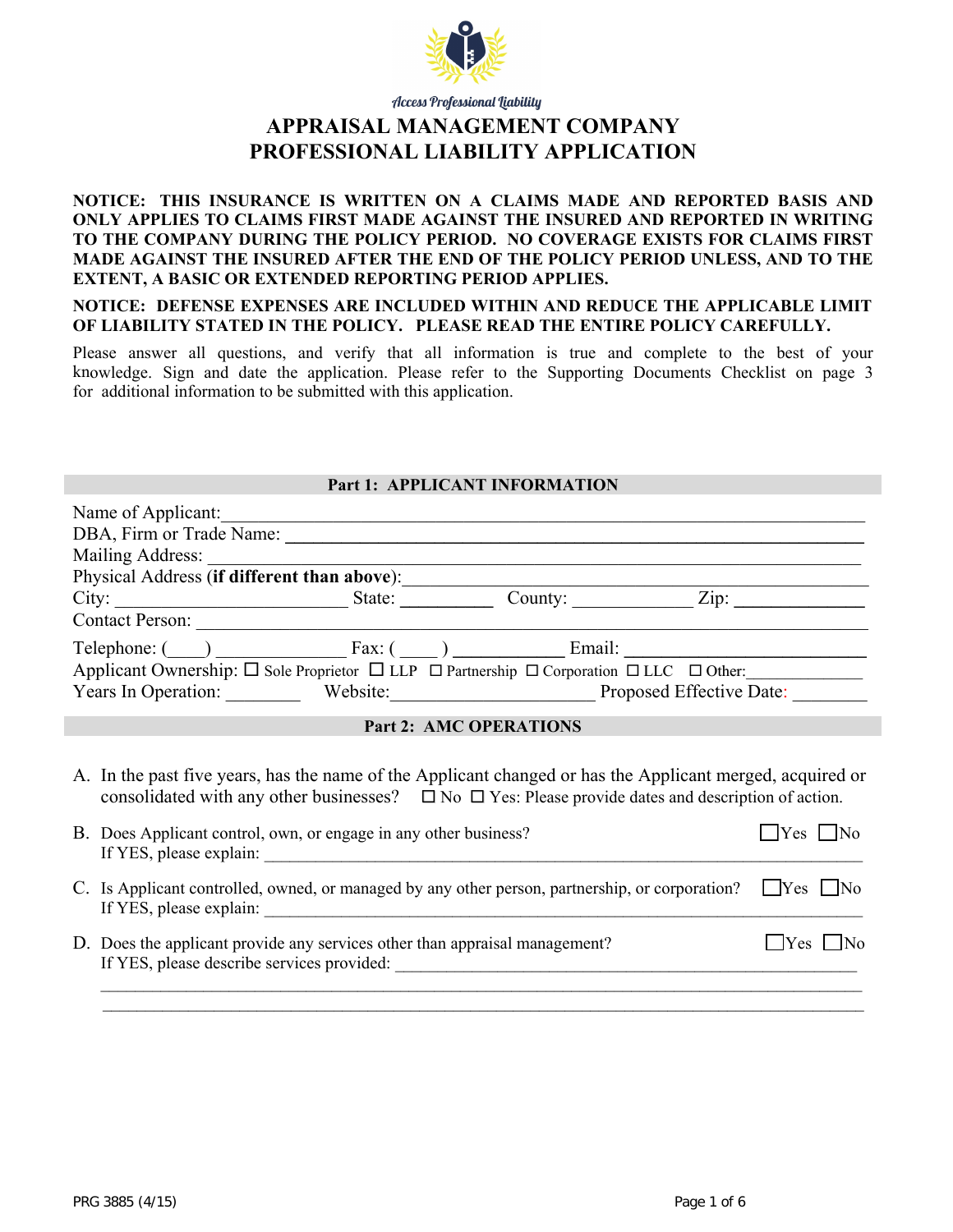## **Part 3: UNDERWRITING INFORMATION**

## A. Organization:

| Number of Corporate Officers, Management |  |
|------------------------------------------|--|
| Number of Panel Appraisers               |  |
| Number of Employee Appraisers            |  |
| Number of Support Staff                  |  |

## B. Appraisal Assignments Managed

|                                                                                            | <b>Last 12 Months</b>  |                 | <b>Projected Next 12 Months</b> |  |
|--------------------------------------------------------------------------------------------|------------------------|-----------------|---------------------------------|--|
|                                                                                            | <b>\$ Gross Income</b> | # of Appraisals | <b>S</b> Gross Income           |  |
| <b>Residential Properties</b>                                                              |                        |                 |                                 |  |
| <b>Commercial Properties</b>                                                               |                        |                 |                                 |  |
| Vacant Land                                                                                |                        |                 |                                 |  |
| <b>TOTALS:</b> $\$\$                                                                       |                        |                 | $S_0$                           |  |
| Multi-family Condos or Apertments of 10 or more units are defined as Commercial Properties |                        |                 |                                 |  |

Multi-family, Condos, or Apartments of 10 or more units are defined as Commercial Properties

## C. List the top five (5) clients, based upon the revenues over the past 12 months:

| <b>CLIENT NAME</b> | <b>REVENUE</b> | <b>TYPE OF CLIENT</b> |
|--------------------|----------------|-----------------------|
|                    |                |                       |
|                    |                |                       |
|                    |                |                       |
|                    |                |                       |
|                    |                |                       |

## D. States of Operations

- a. List all states in which appraisals are performed at the Applicant's direction:
- b. List the top 5 States in terms of revenues:
- c. Is the Applicant registered/licensed as an Appraisal Management Company in all the above states where required?  $\Box$  Yes  $\Box$  No; please explain:

 $\mathcal{L}_\mathcal{L} = \{ \mathcal{L}_\mathcal{L} = \{ \mathcal{L}_\mathcal{L} = \{ \mathcal{L}_\mathcal{L} = \{ \mathcal{L}_\mathcal{L} = \{ \mathcal{L}_\mathcal{L} = \{ \mathcal{L}_\mathcal{L} = \{ \mathcal{L}_\mathcal{L} = \{ \mathcal{L}_\mathcal{L} = \{ \mathcal{L}_\mathcal{L} = \{ \mathcal{L}_\mathcal{L} = \{ \mathcal{L}_\mathcal{L} = \{ \mathcal{L}_\mathcal{L} = \{ \mathcal{L}_\mathcal{L} = \{ \mathcal{L}_\mathcal{$ 

## E. Risk Management:

- a. Does the Applicant verify that panel appraisers hold an active license in good standing in the state in which appraiser services are being rendered by the panel appraiser?  $\Box$  Yes  $\Box$  No
- b. Does the Applicant have written Quality Control procedures in place applicable to panel appraisers? The Supporting Document Checklist below No. 2014
- c. Does the Applicant have written selection criteria requirements for a panel appraiser to join or continue within the Applicant's network?  $\Box$  Yes: see Supporting Document Checklist below  $\Box$  No
- d. Does the Applicant require and verify that all panel appraisers maintain Errors and Omission  $\Box$  Yes  $\Box$  No

## **Part 4: COVERAGES**

- A. Do you currently carry Professional Liability (Errors and Omissions) insurance?  $\Box$  Yes  $\Box$  No If YES, Retroactive Date is: <br>See Supporting Document Checklist below
- B. Limit of Liability:  $\Box$  \$300,000/\$300,000  $\Box$  \$500,000/\$500,000  $\Box$  \$1,000,000/\$1,000,000  $\Box$  \$1,000,000/\$2,000,000  $\Box$  \$2,000,000/\$2,000,000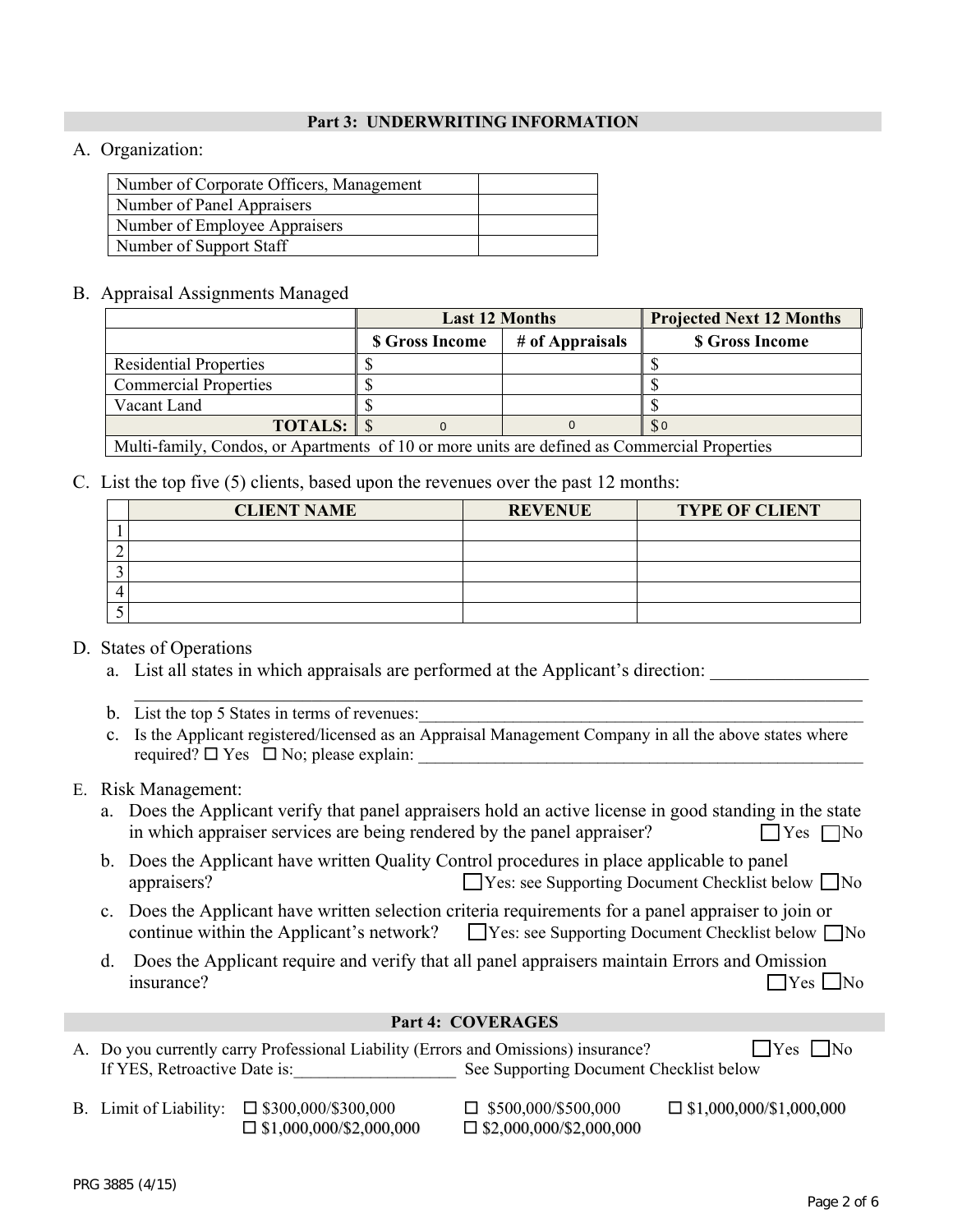- C. Deductible Requested:  $\square$  \$2,500.  $\square$  \$5,000.  $\square$  \$10,000.  $\square$  \$25,000
- D. Optional Coverage Requested: (Complete Supplemental Application)  $\Box$  Yes  $\Box$  No Network Security and Privacy Protection Coverage

#### **Part 5: HISTORY**

A. Has any application or policy for similar professional liability insurance on behalf of the Applicant, partners, officers or employees or on behalf of predecessors in business ever been declined, cancelled, or renewal refused? **MISSOURI APPLICANTS NEED NOT REPLY.**

No Yes; *please provide details in Explanation Section below.*

B. Is the Applicant aware of any circumstance, incident or complaint which may lead to the filing of a claim or disciplinary action against the Applicant?

No Yes; *please provide details in Explanation Section below.*

- C. In the past five (5) years, have any claims ever been made against the Applicant? No Yes; *please attach a completed Claims Supplement (Form 3REO-S) for each claim along with a current loss run*
- D. In the past five years, has the Applicant ever been the subject of a disciplinary action by any real estate or appraiser association, state licensing board, or other regulatory body, as a result of professional activities? No Yes; *please attach a completed Claims Supplement (Form 3REO-S) for each disciplinary action.*

#### **Explanation Section**:

| <u> 1990 - Johann Barbara, martxa alemaniar argamento de la contrada de la contrada de la contrada de la contrada</u> |  |  |
|-----------------------------------------------------------------------------------------------------------------------|--|--|
|                                                                                                                       |  |  |
|                                                                                                                       |  |  |
|                                                                                                                       |  |  |
|                                                                                                                       |  |  |

No coverage will be effected until the Company's receipt and acceptance of application and premium payment. It is agreed that this Application shall be the basis of the contract should a policy be issued, and it will be attached and become a part of the policy. Your quotation, policy documents and other communication will utilize email as the preferred form of delivery unless you inform us otherwise.

## **SUPPORTING DOCUMENTS CHECKLIST**:

Please forward the following items with your application:

- Resumes of Applicant's key personnel (not panel appraisers).
- Copy of Applicant's standard agreement with and qualifications for panel appraisers.
- Copy of Applicant's quality control procedures.
- Currently valued loss runs for all policies in force during the past five (5) years.
- Claims Supplement (Form 3REO-S) for each claim or disciplinary action in the past five (5) years, if any.
- Copy of most recent declarations page, if Applicant currently carries Professional Liability insurance.

## **Representations**

ALL WRITTEN STATEMENTS AND MATERIALS FURNISHED TO THE INSURANCE COMPANY WHICH THIS APPLICATION IS SUBMITTED (HEREIN CALLED THE COMPANY) IN CONJUNCTION WITH THIS APPLICATION ARE HEREBY INCORPORATED BY REFERENCE INTO THIS APPLICATION AND MADE PART HEREOF.

PRG 3885 (4/15) THIS APPLICATION DOES NOT BIND THE APPLICANT TO BUY, OR THE COMPANY TO ISSUE THE INSURANCE, BUT IT IS AGREED THAT THIS FORM SHALL BE THE BASIS OF THE CONTRACT SHOULD INSURANCE BE PROVIDED, AND IT WILL BE ATTACHED TO AND MADE PART OF THE INSURANCE. THE UNDERSIGNED AUTHORIZED REPRESENTATIVE OF THE APPLICANT DECLARES THAT (1) THE STATEMENTS SET FORTH HEREIN ARE TRUE AND COMPLETE TO THE BEST OF THE UNDERSIGNED'S KNOWLEDGE, AND (2) IF THE INFORMATION SUPPLIED IN THIS APPLICATION OR SUPPLEMENTAL APPLICATIONS CHANGES BETWEEN THE DATE OF THIS APPLICATION AND THE EFFECTIVE DATE OF THE INSURANCE, THE UNDERSIGNED WILL IMMEDIATELY NOTIFY THE COMPANY OF SUCH CHANGES AND THE COMPANY MAY WITHDRAW OR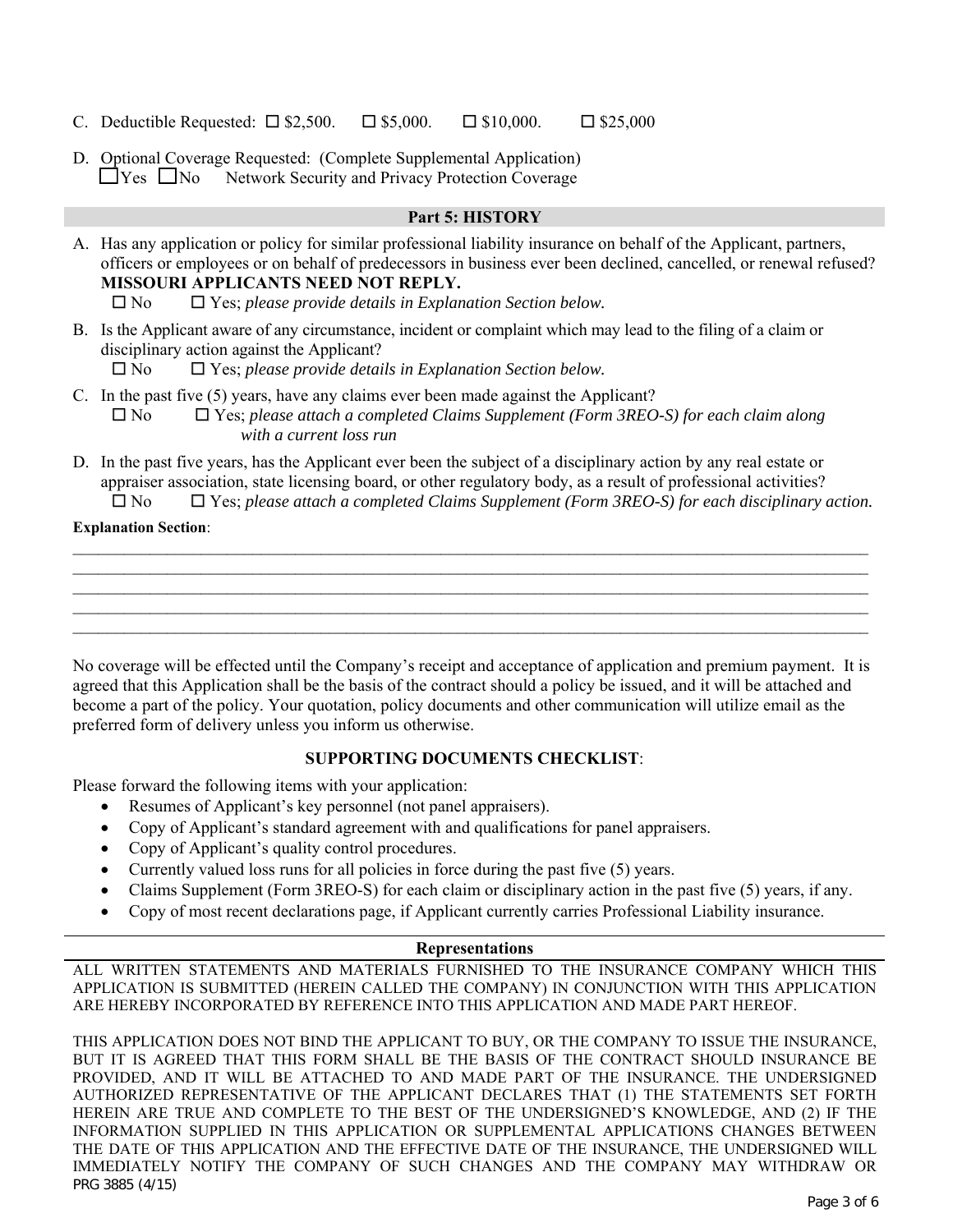KNOWINGLY PRESENTS FALSE INFORMATION IN AN APPLICATION FOR INSURANCE IS GUILTY OF A CRIME AND MAY BE SUBJECT TO FINES AND CONFINEMENT IN PRISON.

**NOTICE TO COLORADO APPLICANTS**: IT IS UNLAWFUL TO KNOWINGLY PROVIDE FALSE, INCOMPLETE, OR MISLEADING FACTS OR INFORMATION TO AN INSURANCE COMPANY FOR THE PURPOSE OF DEFRAUDING OR ATTEMPTING TO DEFRAUD THE COMPANY. PENALTIES MAY INCLUDE IMPRISONMENT, FINES, DENIAL OF INSURANCE, AND CIVIL DAMAGES. ANY INSURANCE COMPANY OR AGENT OF AN INSURANCE

MODIFY ANY OUTSTANDING QUOTATIONS AND/OR AGREEMENT TO BIND THE INSURANCE. FURTHERMORE, SIGNING THIS FORM DOES NOT BIND THE APPLICANT OR THE COMPANY TO COMPLETE THIS INSURANCE.

#### **IF INSURANCE IS PROVIDED THE APPLICATION IS ATTACHED TO AND MADE PART OF THE POLICY SO IT IS NECESSARY THAT ALL QUESTIONS BE ANSWERED IN DETAIL. THE APPLICATION AND ALL RELEVANT DOCUMENTS WILL BE ATTACHED AT THE TIME OF DELIVERY.**

#### **PLEASE READ THE FOLLOWING CAREFULLY AND SIGN BELOW WHERE INDICATED. IF INSURANCE IS PROVIDED, THIS SIGNED STATEMENT WILL BE INCLUDED.**

THE APPLICANT HEREBY ACKNOWLEDGES THAT HE/SHE/IT IS AWARE THAT THE LIMIT OF LIABILITY CONTAINED IN THIS POLICY SHALL BE REDUCED, AND MAY BE COMPLETELY EXHAUSTED, BY THE COSTS OF CLAIM EXPENSES AND, IN SUCH EVENT, THE COMPANY SHALL NOT BE LIABLE FOR THE COSTS OF CLAIM EXPENSES OR FOR THE AMOUNT OF ANY JUDGMENT OR SETTLEMENT TO THE EXTENT THAT SUCH EXCEEDS THE LIMIT OF LIABILITY OF THIS POLICY.

THE APPLICANT HEREBY FURTHER ACKNOWLEDGES THAT HE/SHE/IT IS AWARE THAT CLAIM EXPENSES COSTS OR DEFENSE EXPENSES THAT ARE INCURRED SHALL BE APPLIED TO THE DEDUCTIBLE AMOUNT.

BY SIGNING THIS APPLICATION, I CERTIFY THAT I AM COMPLIANT WITH THE REGISTRATION LAWS OF THE STATE(S) WHERE MY BUSINESS IS CONDUCTED.

| Signature of Owner, Partner or Principal of Applicant | Applicant's Printed Name |      |
|-------------------------------------------------------|--------------------------|------|
|                                                       |                          |      |
| Title                                                 |                          | Date |
|                                                       |                          |      |
| <b>Agent/Producer Name</b>                            | License#                 | Date |
|                                                       |                          |      |
|                                                       |                          |      |

 $\mathcal{L}_\mathcal{L} = \{ \mathcal{L}_\mathcal{L} = \{ \mathcal{L}_\mathcal{L} = \{ \mathcal{L}_\mathcal{L} = \{ \mathcal{L}_\mathcal{L} = \{ \mathcal{L}_\mathcal{L} = \{ \mathcal{L}_\mathcal{L} = \{ \mathcal{L}_\mathcal{L} = \{ \mathcal{L}_\mathcal{L} = \{ \mathcal{L}_\mathcal{L} = \{ \mathcal{L}_\mathcal{L} = \{ \mathcal{L}_\mathcal{L} = \{ \mathcal{L}_\mathcal{L} = \{ \mathcal{L}_\mathcal{L} = \{ \mathcal{L}_\mathcal{$ 

## **FRAUD WARNINGS:**

**NOTICE TO APPLICANTS:** ANY PERSON WHO KNOWINGLY AND WITH INTENT TO DEFRAUD ANY INSURANCE COMPANY OR OTHER PERSON FILES AN APPLICATION FOR INSURANCE OR STATEMENT OF CLAIM CONTAINING ANY MATERIALLY FALSE INFORMATION OR, CONCEALS, FOR THE PURPOSE OF MISLEADING, INFORMATION CONCERNING ANY FACT MATERIAL THERETO, COMMITS A FRAUDULENT ACT, WHICH IS A CRIME AND MAY SUBJECT SUCH PERSON TO CRIMINAL AND CIVIL PENALTIES.

**NOTICE TO ALABAMA APPLICANTS:** ANY PERSON WHO KNOWINGLY PRESENTS A FALSE OR FRAUDULENT CLAIM FOR PAYMENT OF A LOSS OR BENEFIT OR WHO KNOWINGLY PRESENTS FALSE INFORMATION IN AN APPLICATION FOR INSURANCE IS GUILTY OF A CRIME AND MAY BE SUBJECT TO RESTITUTION FINES OR CONFINEMENT IN PRISON, OR ANY COMBINATION THEREOF.

**NOTICE TO ARKANSAS, NEW MEXICO AND WEST VIRGINIA APPLICANTS:** ANY PERSON WHO KNOWINGLY PRESENTS A FALSE OR FRAUDULENT CLAIM FOR PAYMENT OF A LOSS OR BENEFIT, OR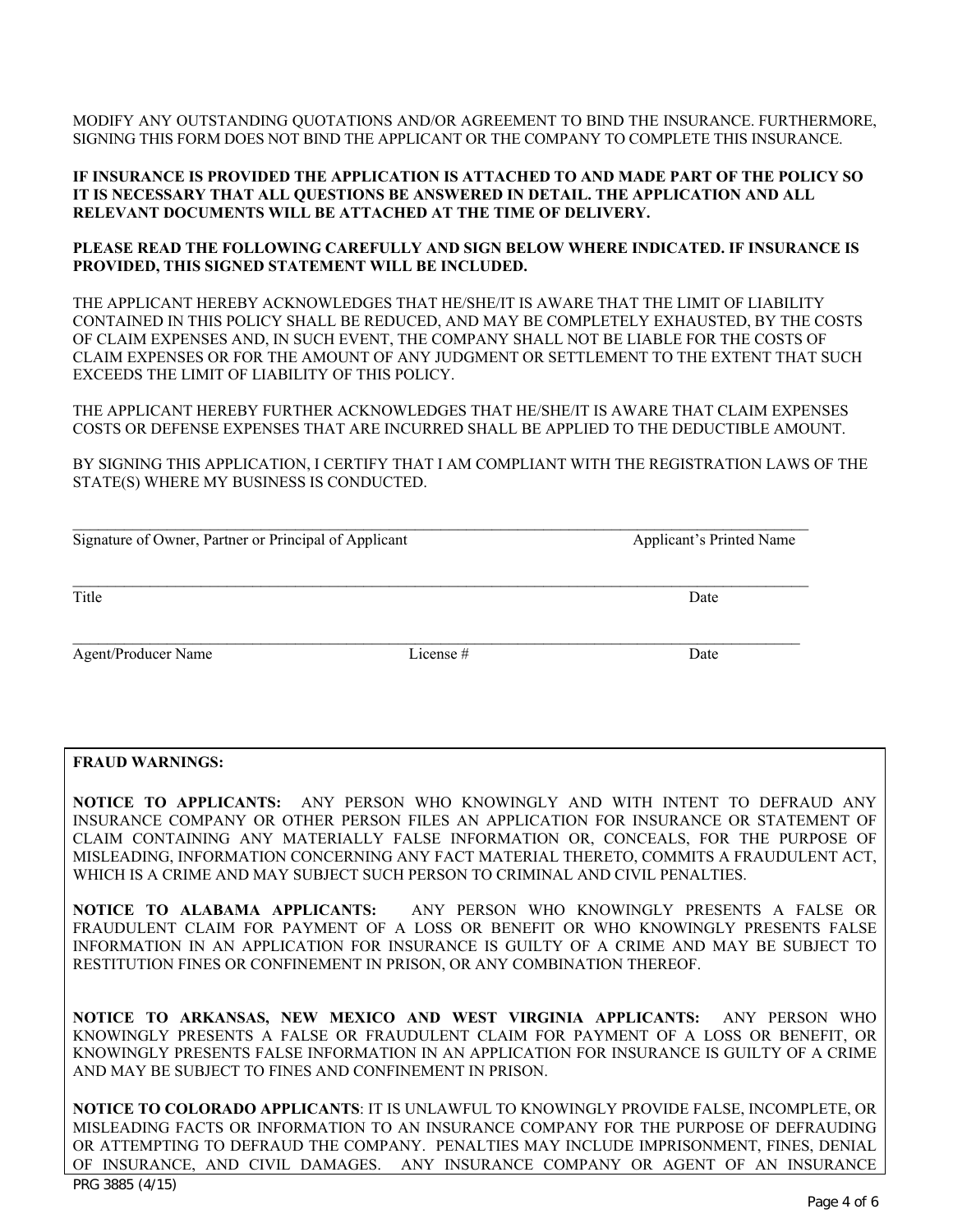COMPANY WHO KNOWINGLY PROVIDES FALSE, INCOMPLETE, OR MISLEADING FACTS OR INFORMATION TO A POLICYHOLDER OR CLAIMANT FOR THE PURPOSE OF DEFRAUDING OR ATTEMPTING TO DEFRAUD THE POLICYHOLDER OR CLAIMANT WITH REGARD TO A SETTLEMENT OR AWARD PAYABLE FROM INSURANCE PROCEEDS SHALL BE REPORTED TO THE COLORADO DIVISION OF INSURANCE WITHIN THE DEPARTMENT OF REGULATORY AUTHORITIES.

**NOTICE TO DISTRICT OF COLUMBIA APPLICANTS:** WARNING: IT IS A CRIME TO PROVIDE FALSE OR MISLEADING INFORMATION TO AN INSURER FOR THE PURPOSE OF DEFRAUDING THE INSURER OR ANY OTHER PERSON. PENALTIES INCLUDE IMPRISONMENT AND/OR FINES. IN ADDITION, AN INSURER MAY DENY INSURANCE BENEFITS IF FALSE INFORMATION MATERIALLY RELATED TO A CLAIM WAS PROVIDED BY THE APPLICANT.

**NOTICE TO FLORIDA APPLICANTS**: ANY PERSON WHO KNOWINGLY AND WITH INTENT TO INJURE, DEFRAUD, OR DECEIVE ANY INSURER FILES A STATEMENT OF CLAIM OR AN APPLICATION CONTAINING ANY FALSE, INCOMPLETE OR MISLEADING INFORMATION IS GUILTY OF A FELONY OF THE THIRD DEGREE.

**NOTICE TO KANSAS APPLICANTS**: ANY PERSON WHO KNOWINGLY AND WITH INTENT TO DEFRAUD, PRESENTS, CAUSES TO BE PRESENTED OR PREPARED WITH KNOWLEDGE OR BELIEF THAT IT WILL BE PRESENTED TO OR BY AN INSURER, PURPORTED INSURER, BROKER OR ANY AGENT THEREOF, ANY WRITTEN STATEMENT AS PART OF, OR IN SUPPORT OF, AN APPLICATION FOR THE ISSUANCE OF, OR THE RATING OF AN INSURANCE POLICY FOR PERSONAL OR COMMERCIAL INSURANCE, OR A CLAIM FOR PAYMENT OR OTHER BENEFIT PURSUANT TO AN INSURANCE POLICY FOR COMMERCIAL OR PERSONAL INSURANCE WHICH SUCH PERSON KNOWS TO CONTAIN MATERIAL FALSE INFORMATION CONCERNING ANY FACT MATERIAL THERETO; OR CONCEALS, FOR THE PURPOSE OF MISLEADING, INFORMATION CONCERNING ANY FACT MATERIAL THERETO COMMITS A FRAUDULENT INSURANCE ACT.

**NOTICE TO KENTUCKY APPLICANTS:** ANY PERSON WHO KNOWINGLY AND WITH INTENT TO DEFRAUD ANY INSURANCE COMPANY OR OTHER PERSON FILES AN APPLICATION FOR INSURANCE CONTAINING ANY MATERIALLY FALSE INFORMATION, OR CONCEALS FOR THE PURPOSE OF MISLEADING, INFORMATION CONCERNING ANY FACT MATERIAL THERETO, COMMITS A FRAUDULENT INSURANCE ACT, WHICH IS A CRIME.

**NOTICE TO LOUISIANA APPLICANTS:** ANY PERSON WHO KNOWINGLY PRESENTS A FALSE OR FRAUDULENT CLAIM FOR PAYMENT OF A LOSS OR BENEFIT OR KNOWINGLY PRESENTS FALSE INFORMATION IN AN APPLICATION FOR INSURANCE IS GUILTY OF A CRIME AND MAY BE SUBJECT TO FINES AND CONFINEMENT IN PRISON.

**NOTICE TO MAINE APPLICANTS:** IT IS A CRIME TO KNOWINGLY PROVIDE FALSE, INCOMPLETE OR MISLEADING INFORMATION TO AN INSURANCE COMPANY FOR THE PURPOSE OF DEFRAUDING THE COMPANY. PENALTIES MAY INCLUDE IMPRISONMENT, FINES OR A DENIAL OF INSURANCE BENEFITS.

**NOTICE TO MARYLAND APPLICANTS:** ANY PERSON WHO KNOWINGLY OR WILLFULLY PRESENTS A FALSE OR FRAUDULENT CLAIM FOR PAYMENT OF A LOSS OR BENEFIT OR WHO KNOWINGLY OR WILLFULLY PRESENTS FALSE INFORMATION IN AN APPLICATION FOR INSURANCE IS GUILTY OF A CRIME AND MAY BE SUBJECT TO FINES AND CONFINEMENT IN PRISON.

**NOTICE TO MINNESOTA APPLICANTS:** A PERSON WHO FILES A CLAIM WITH INTENT TO DEFRAUD OR HELPS COMMIT A FRAUD AGAINST AN INSURER IS GUILTY OF A CRIME.

**NOTICE TO NEW JERSEY APPLICANTS**: ANY PERSON WHO INCLUDES ANY FALSE OR MISLEADING INFORMATION ON AN APPLICATION FOR AN INSURANCE POLICY IS SUBJECT TO CRIMINAL AND CIVIL PENALTIES.

**NOTICE TO NEW YORK APPLICANTS**: ANY PERSON WHO KNOWINGLY AND WITH INTENT TO DEFRAUD ANY INSURANCE COMPANY OR OTHER PERSON FILES AN APPLICATION FOR INSURANCE OR STATEMENT OF CLAIM CONTAINING ANY MATERIALLY FALSE INFORMATION, OR CONCEALS FOR THE PURPOSE OF MISLEADING, INFORMATION CONCERNING ANY FACT MATERIAL THERETO, COMMITS A FRAUDULENT